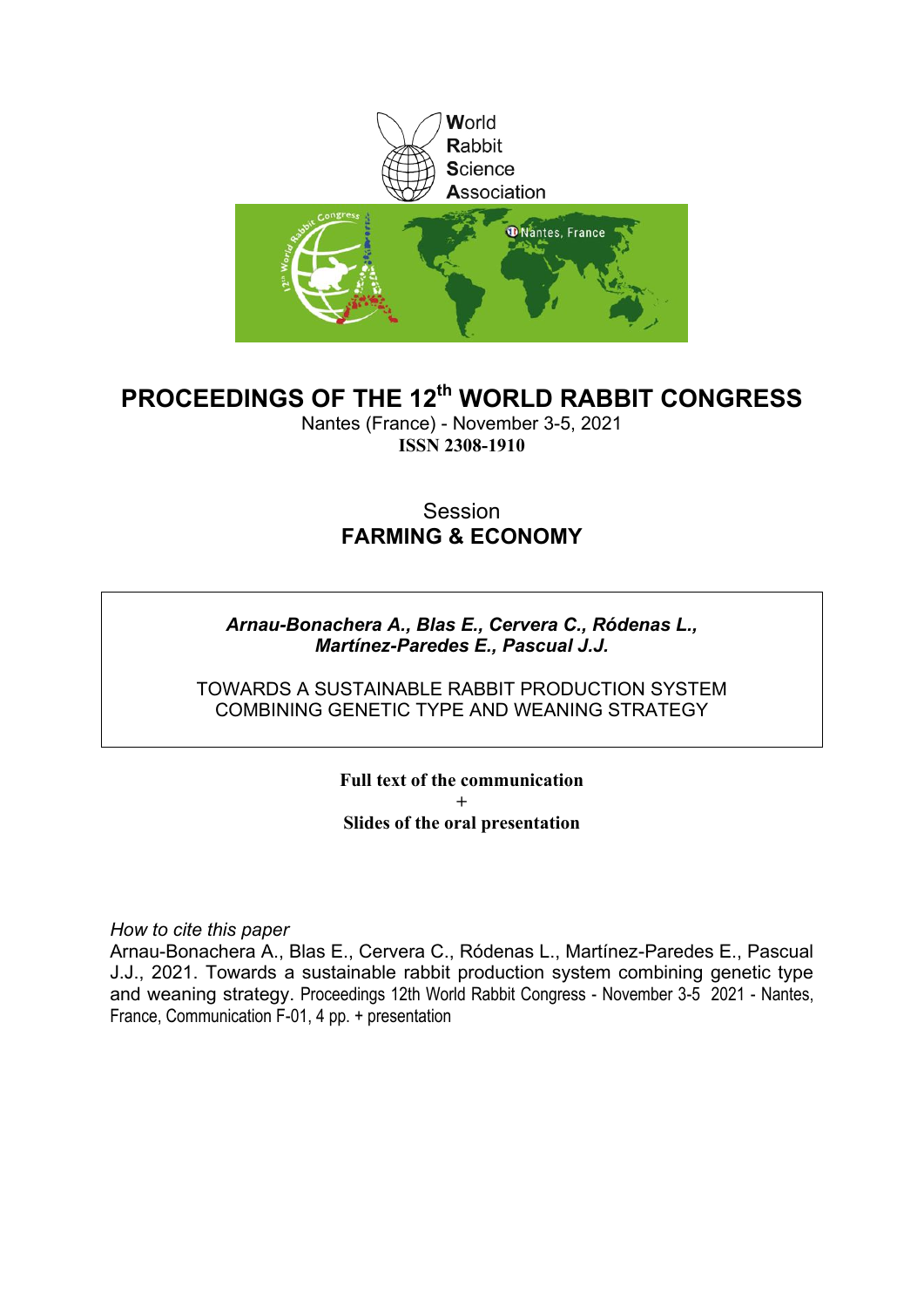### **TOWARDS A SUSTAINABLE RABBIT PRODUCTION SYSTEM COMBINING GENETIC TYPE AND WEANING STRATEGY**

**Arnau-Bonachera A.<sup>1</sup> \*, Blas E.<sup>2</sup> , Cervera C.<sup>2</sup> , Ródenas L.<sup>2</sup> , Martínez-Paredes E.<sup>2</sup> , Pascual J.J.<sup>2</sup>**

<sup>1</sup> Biomedical Research Institute (PASAPTA-Pathology Group), Veterinary School, Universidad Cardenal Herrera-CEU, CEU Universities, Av. Seminario s/n, 46113, Moncada, Valencia, Spain.

<sup>2</sup>Institute for Animal Science and Technology, Universitat Politècnica de València, Camino de Vera s/n, 46022, Valencia, Spain.

\*Corresponding author: alberto.arnau@uchceu.es

### **ABSTRACT**

Current rabbit farming is highly dependent on antibiotics mainly due to digestive disorders during the growing period. To search for more sustainable strategies, in this work we explored the development of growing rabbits from two different genetic types (GTP, characterised by productivity; GTR, characterised by robustness) and two different weaning strategies (weaning at 28 days after parturition plus a solid milk replacer until 49 days, W28; weaning at 49 days, W49). Total milk intake, solid intake, as well as litter size and litter weight were recorded at standardization, 17, 28, 49 and 56 days after parturition on 502 litters. Rabbits weaned at 49 days had higher milk intake than those weaned at 28 days (+197?14 g, *P*<0.001). From day 49 on, litter size in W49 groups was higher than in W28 groups (+0.35?0.17 at 49 days, *P*<0.05 and +0.33?0.17 at 56 days, *P*=0.054). This result suggests that the solid milk replacer had not the same protective role as milk. Young rabbits from GTP had higher milk intake than those from GTR type (+32??14 g, *P*<0.05) but did not differed on solid intake or body weight at any day. Interestingly, litter size at 56 days of GTR was 0.36?0.17 young rabbits higher than GTP (*P*<0.05). Moreover, despite interaction was not significant, litter size was higher in W49 animals than in W28 animals at 49 days (+0.48?0.24, (P<0.05) and at 56 days (+0.45?0.24, *P*=0.066). On the contrary, no differences on litter size depending on the weaning system were observed for GTR animals. This result suggests that GTP was less robust than GTR and was benefited by delaying weaning. On the contrary, GTR presented good performance in both weaning strategies as a consequence of their higher robustness. Therefore, combining a low risk diet with early weaning plus a solid milk replacer and GTR crossbreeding scheme could be an interesting strategy to decrease dependence on antibiotics as it balances sanitary risk and productivity.

**Key words**: Robustness, milk replacer, litter size, productivity.

### **INTRODUCTION**

Antibiotic resistance is one of the most important milestones that the human being will face during the  $21<sup>st</sup>$  century. Current rabbit farming is highly dependent on antibiotics mainly due to digestive disorders during the growing period (Marlier *et al*., 2003). Consequently, it is mandatory to develop strategies less dependent on antibiotics that not penalize productivity. In this sense, different strategies have been explored (Falcão-e-Cunha *et al*., 2007). Unfortunately, it seems that it will not be possible to find direct substitutes for antibiotics, so new strategies will have to follow a multifactorial approach. Moreover, it has been proved that milk has a protective role against digestive disorders (Gallois *et al*., 2007). As a consequence of these results, several farmers delay weaning until 42 or 49 days of life. However, this strategy that reduce mortality of growing rabbits, has a penalty on productivity of females as it increases interval between parturitions. On the other hand, it has been reported that some genetic types that are equally productive under favourable environmental conditions, are able to be more productive under challenging environments (Savietto, 2014). This type of animals is considered to be more robust. So, the hypothesis of the present work is that growing rabbits from robust genetic types would present good performance independently of the weaning strategy whereas less robust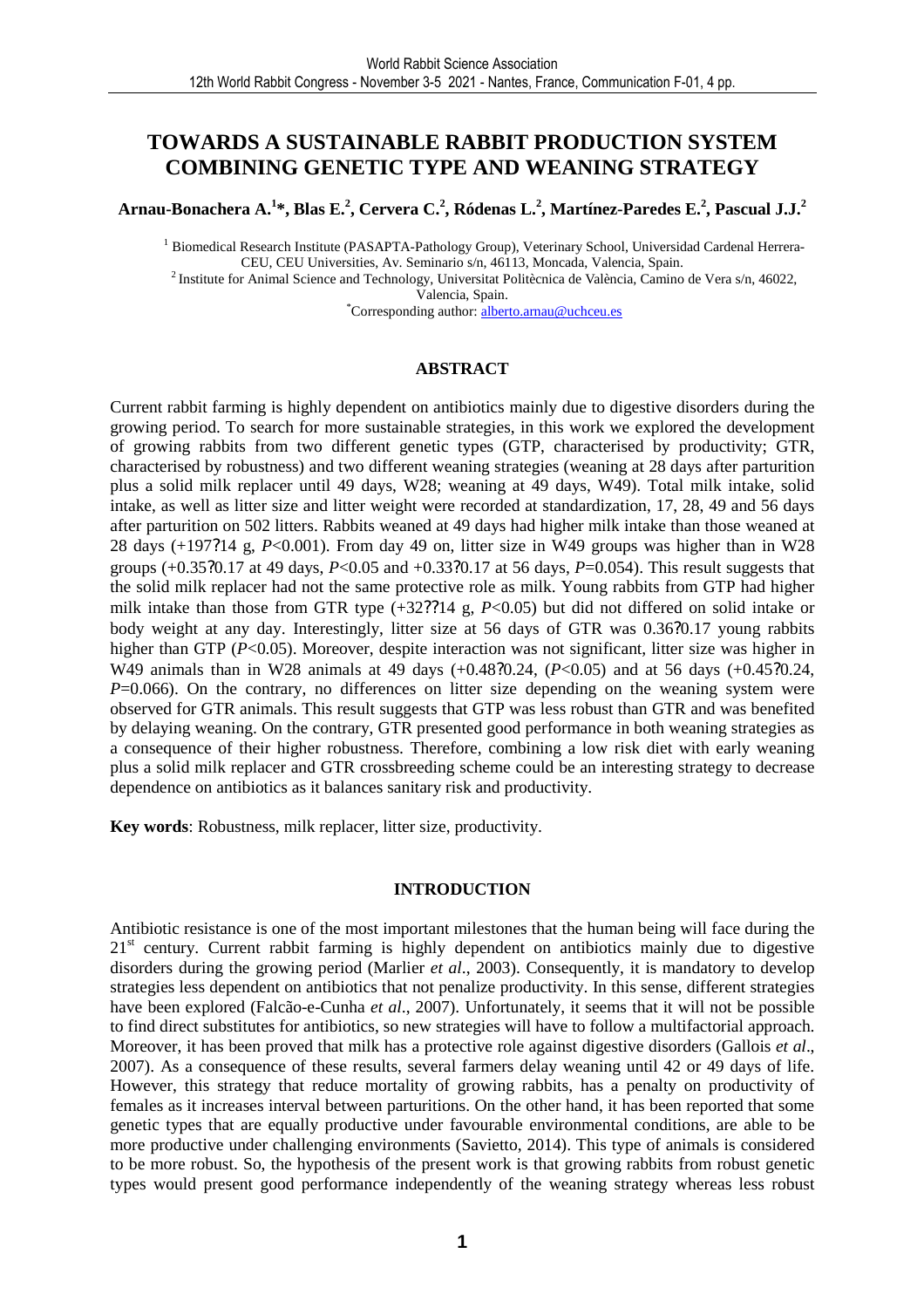rabbits would be benefited for delaying weaning. Therefore, the aim of the work is to explore the development of growing rabbits from two different genetic types (that differ in productivity and robustness) and two different weaning strategies (that differ in the age at weaning and the use of solid milk replacer).

### **MATERIALS AND METHODS**

### **Animals and experimental design**

A total of 502 litters from the first four reproductive cycles of 160 crossbreed rabbit females were evaluated. These rabbit does were crossbreed females from two different genetic types obtained at Universitat Politècnica de València (UPV). To obtain females for the first group line H was used as the sire line and line A as dam line (81 does). To obtain females for the second group line H was used as the sire line and line LP as dam line (79 does). These crosses have been reported to be the most productive (HxA) or the one with highest robustness (HxLP) due to its functional longevity (Ragab, 2012). Litters for the present experiment were obtained inseminating these crossbreed females with pooled semen from males of the paternal line R (UPV). Consequently, two different genetic types were obtained: litters from genetic type P (GTP) came from the three-way crossbreeding scheme HxAxR and litters from genetic type R (GTR) came from the three-way crossbreeding scheme HxLPxR. At first parturition, each rabbit female was randomly allocated to one of the two different weaning systems: weaning at 28 days after parturition plus a solid milk replacer until 49 days (W28) or weaning at 49 days (W49), so that approximately half of the litters from each genetic type were allocated to each weaning system. At birth, litters were standardized approximately to 8 kits at first parturition and to 10 in subsequent parturitions. From day 17 onwards, litters had free access to water and to a high-fibre/low-protein diet (10.1 MJ of digestible energy per kg of dry matter; 102 g of digestible protein per kg of dry matter; 361 and 217 g of NDF and ADF per kg of dry matter, respectively). At weaning, litters were not homogenized. After weaning, litters from W28 received decreasing amounts of solid milk replacer (6, 4, 3 g/young rabbit and day, offered early in the morning for the  $1<sup>st</sup>$ ,  $2<sup>nd</sup>$  and  $3<sup>rd</sup>$  week after weaning, respectively) and consumed in few minutes. The solid milk replacer was based on milk protein concentrate, triglycerides of caprylic and capric acids, vegetable oils and lactose, aiming a nutrient content similar to that of rabbit milk in terms of level of protein, fat and lactose, as well as in the fatty acid profile. Litter size and litter weight were recorded at standardization, as well as 17, 28, 49 and 56 days after parturition. Litter feed intake was recorded at 28, 49 and 56 days after parturition. Daily milk production (four days a week) was measured using the weight(doe)-suckle-weight(doe) method during whole lactation.

### **Statistical analysis**

The curve of lactation for each reproductive cycle from each female was modelled using a  $3<sup>rd</sup>$  degree polynomial regression. Afterwards, their regression coefficients and the  $R^2$  for each curve were obtained. Finally, daily values were estimated. Individual values per young rabbit for milk intake, weight and feed intake were obtained dividing litter values by its corresponding litter size. Cumulated feed intake and milk intake was calculated summing up individual daily values for the whole period. Data from all the variables was analysed using a linear model (Proc Mixed, SAS) that included the effect of genetic type, weaning system, parity order and its interactions as fixed effects, as well as litter size at standardisation as a covariate. The permanent effect of the mother and the error were considered as random effects. In the analysis of cumulated milk intake per rabbit, we use  $R^2$  as weight variable in order to consider that some daily estimations were more confident than others.

### **RESULTS AND DISCUSSION**

The effect of genetic type and weaning system on development of young rabbits are presented on Table 1. No significant interactions between genetic type and weaning system were detected. Regarding to overall values, cumulated milk intake varied from 553 to 782 g per rabbit and cumulated feed intake varied from 2255 to 2310 g DM per rabbit. Both milk and feed intake agree with normal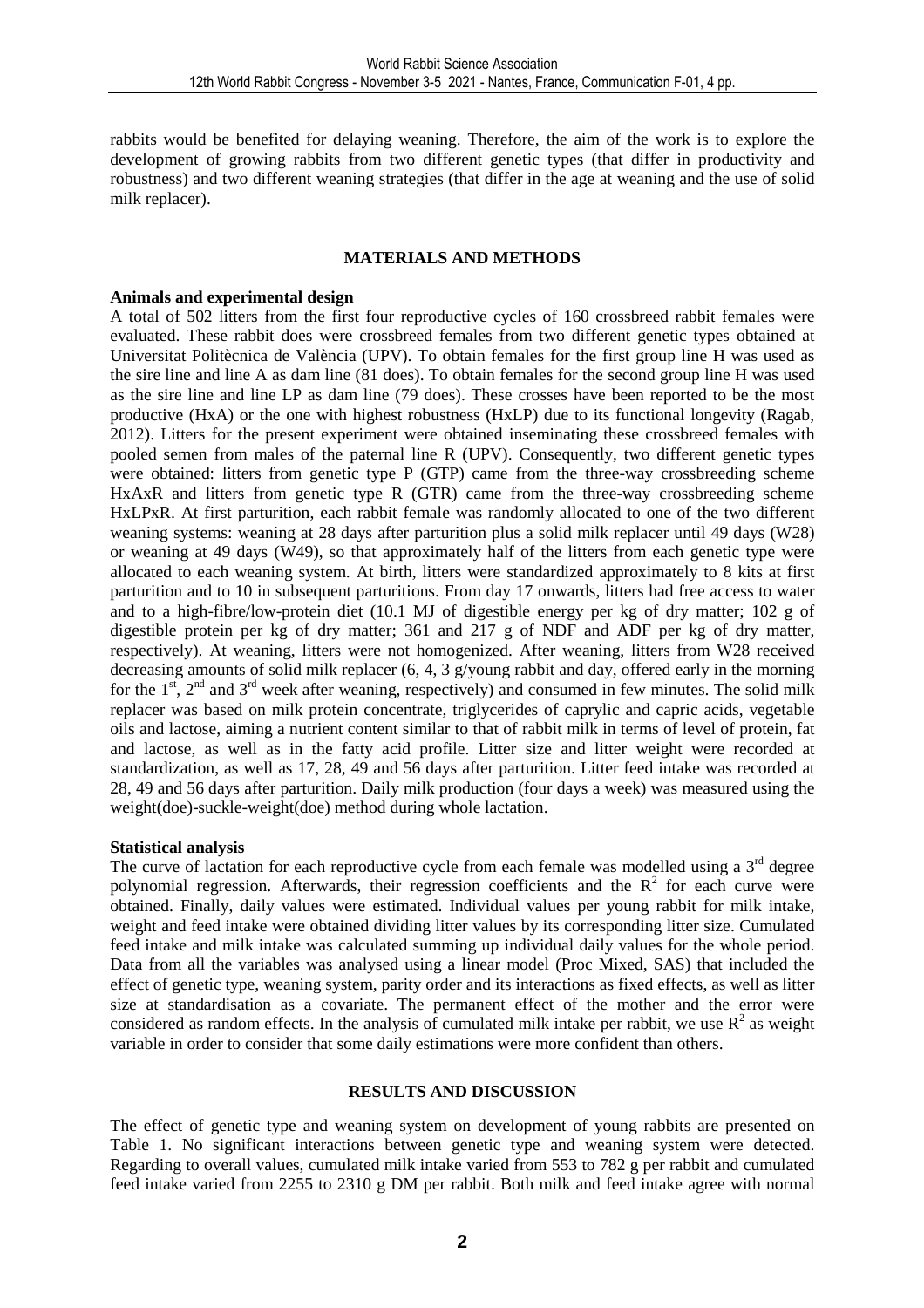values reported by Gidenne and Lebas (2006). However, individual weight at 56 days varied 1637 to 1693 g per rabbit and these values were lower than expected. Moreover, litter size at 56 days varied from 7.88 to 8.57, which means that overall mortality of young rabbits averaged 16.0%, without using any antibiotic. This value is comparable to those reported by Coutelet and Hurand (2016) and Corrent *et al*. (2003) in commercial farms where antibiotics are used. These results could be the result of the low risk strategy we used (high-fibre/low-protein diet, delayed weaning in W49 and solid milk replacer in W28). However, lower weights than expected suggests that this low-risk diet had a penalty on growth, probably because of having a digestible protein to digestible energy ratio of only 10.1 g/MJ, lower than that usually recommended, 10.5-11.0 g/MJ (Xiccato and Trocino, 2010).

Regarding to the weaning system, rabbits weaned at 49 days had logically higher milk intake than those weaned at 28 days (+197?14 g, *P*<0.001). No differences were found for feed intake, nor weight of young rabbits. Considering the higher milk intake of W49, it would be expected a higher feed intake or lower weight of W28 animals. This apparent inconsistency could be explained considering the ingestion of solid milk replacer of W28 animals. Between 28 and 49 days W28 animals ingested 75 g of dry matter from solid milk replacer, while W49 ingested 59 g of dry matter from milk [assuming that the dry matter of milk was 30%, according to Maertens *et al*. (2016)]. At standardization an unexpected effect of weaning strategy appeared on litter size, that was included in the model for statistical analysis as a covariate. Later, no differences among groups were found until 28 days. From this point on, litter size in W49 groups was higher than in W28 groups at 49 days  $(+0.3520.17, P<0.05)$  and at 56 days  $(+0.3320.17, P=0.054)$ . This result suggests that the solid milk replacer had not the same protective role as milk.

|                                                      | <b>GTP</b>      |            | <b>GTR</b> |            | Contrast          |                   |
|------------------------------------------------------|-----------------|------------|------------|------------|-------------------|-------------------|
|                                                      | W <sub>28</sub> | W49        | W28        | W49        | <b>GTP-GTR</b>    | W28-W49           |
| Cumulated milk intake <sup>2</sup> (g/rabbit)        | 562(14)         | 782(14)    | 553(14)    | 727(13)    | $32(14)^*$        | $-197(14)$ ***    |
| Cumulated feed intake <sup>2</sup> (g)<br>DM/rabbit) | 2276(38)        | 2258(39)   | 2255(38)   | 2310(37)   | $-16(38)$         | $-18(38)$         |
| Weight <sup>2</sup> (g/rabbit)                       |                 |            |            |            |                   |                   |
| 0dpp                                                 | 54.2(0.8)       | 53.3(0.9)  | 55.1(0.8)  | 53.6(0.8)  | $-0.6(0.8)$       | 1.2(0.8)          |
| 17dpp                                                | 252(4)          | 254(4)     | 247(4)     | 258(4)     | 1(4)              | $-7(4)$           |
| 28dpp                                                | 444(7)          | 446(8)     | 433(7)     | 449(7)     | 4(7)              | $-9(7)$           |
| 49dpp                                                | 1379(19)        | 1373(19)   | 1340(19)   | 1380(18)   | 16(19)            | $-17(19)$         |
| 56dpp                                                | 1680(19)        | 1691(19)   | 1637(19)   | 1693(18)   | 20(19)            | $-33(19)$         |
| Litter size                                          |                 |            |            |            |                   |                   |
| Odpp                                                 | 9.76(0.05)      | 9.94(0.05) | 9.79(0.05) | 9.94(0.05) | $-0.01(0.05)$     | $-0.17(0.05)$     |
| 17dpp                                                | 9.00(0.13)      | 8.81(0.13) | 8.92(0.13) | 9.06(0.12) | $-0.09(0.13)$     | 0.03(0.13)        |
| 28dpp                                                | 8.91(0.13)      | 8.79(0.14) | 8.85(0.13) | 8.99(0.13) | $-0.07(0.13)$     | $-0.01(0.13)$     |
| 49dpp                                                | 7.94(0.17)      | 8.42(0.17) | 8.38(0.17) | 8.60(0.16) | $-0.31(0.17)$     | $-0.35(0.17)^{*}$ |
| 56dpp                                                | 7.88(0.17)      | 8.33(0.17) | 8.36(0.17) | 8.57(0.16) | $-0.36(0.17)^{*}$ | $-0.33(0.17)$     |

**Table 1**: Interaction between genetic type and weaning system on performance of young rabbits at different ages<sup>1</sup>. Least square means and standard errors into brackets.

<sup>1</sup> Interaction between genetic type and weaning system resulted non-significant for all the traits  $(P>0.05)$ . Consequently, comparisons among groups are not showed on the table.<sup>2</sup> Values per young rabbit: obtained dividing litter value by corresponding litter size. GTP: Genetic type obtained from a crossbred female HxA and pooled semen from R males, characterized by productivity. GTR: Genetic type obtained from a crossbred female HxLP and pooled semen from R males, characterized by robustness. W28: Weaning system where young rabbits were weaned at 28 days and then received decreasing amounts of solid milk replacer until 49 days. W49: Weaning system where young rabbits were weaned at 49 days. dpp. Days post-parturition.  $P<0.05$ ,  $\rightarrow P<0.001$ .

Regarding to the effects of genetic type, young rabbits from GTP had higher milk intake than those from GTR type (+32??14 g, *P*<0.05) but did not differed on solid intake or body weight at any day. These results are in agreement with those reported by Mínguez *et al*. (2015) who evaluated the progeny of rabbit does from several crosses of maternal lines and did not find important differences between these crosses. Interestingly, litter size at 56 days of GTR was 0.36?0.17 young rabbits higher than GTP (*P*<0.05), despite higher milk intake of GTP would hypothetically favour a higher litter size for this genetic type. Nevertheless, it has been proposed that robust young rabbits from LP line are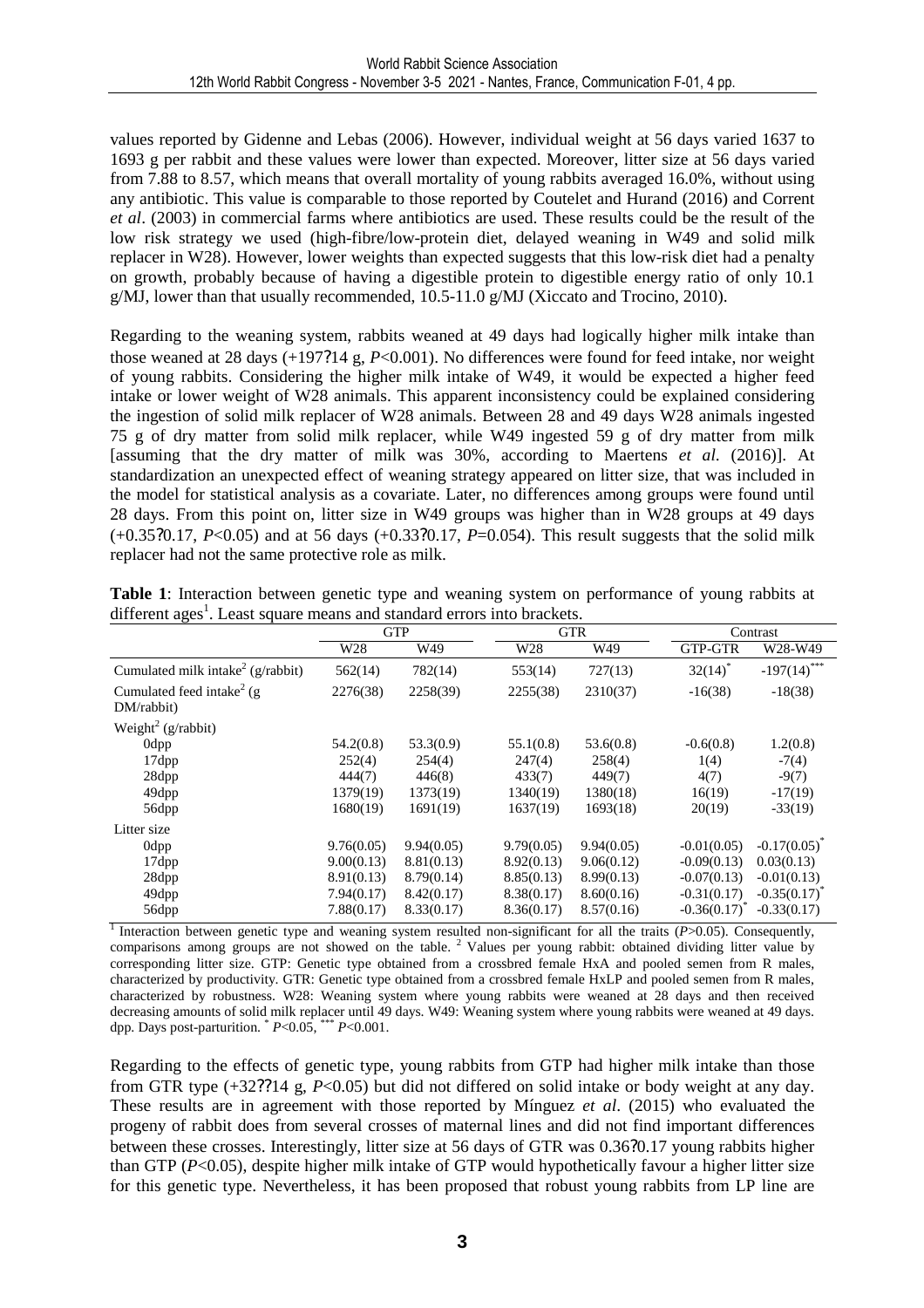more mature physiologically and immunologically at weaning which could help them to cope with growing period with lower sanitary risk (García-Quirós *et al*., 2014). Interestingly, despite interaction was not significant, litter size was higher in W49 animals than in W28 animals (+0.48?0.24 at 49 days,  $P<0.05$ ; +0.45?0.24 at 56 days,  $P=0.066$ ). On the contrary, no differences on litter size depending on the weaning system were observed for GTR animals. This result suggests that GTP was less robust than GTR and was benefited by delaying weaning. On the contrary, GTR presented good performance in both weaning strategies as a consequence of their higher robustness may be associated to a higher physiological and immunological maturity.

### **CONCLUSIONS**

Combining a low risk diet with early weaning plus a solid milk replacer and GTR crossbreeding scheme could be a sustainable strategy as it balances sanitary risk and productivity.

### **ACKNOWLEDGEMENTS**

The authors thank Juan Carlos Moreno for his technical support. The grant for Alberto Arnau from the Ministry of Economy and Finance (BES-2012-052345) is also gratefully acknowledged. This study was supported by the Interministerial Commission for Science and Technology (CICYT) of the Spanish Government (AGL2014- 53405-C2-1-P).

### **REFERENCES**

- Corrent, E. 2003. Fotografía de la cunicultura en los países latinos. *In Proc.: XXVIII Symposium de cunicultura. Alcaniz (Teruel), Spain. April 2-4, 19-32*.
- Coutelet G., Hurand J. 2016. Resultados técnico-económicos de los productores de conejos en Francia en 2014. *In Proc.: XLI Symposium de Cunicultura. Hondarribia, Spain. May 12 and 13, 168-173.*
- Falcão-e-Cunha L., Castro-Solla L., Maertens L., Marounek M., Pinheiro V., Freire J., JL M. 2007. Alternatives to antibiotic growth promoters in rabbit feeding: a review. *World Rabbit Sci.*, *15*, *127*–*140*.
- Gallois M., Gidenne T., Tasca C., Caubet C., Coudert C., Milon A., Boullier S. 2007. Maternal milk contains antimicrobial factors that protect young rabbits from enteropathogenic Escherichia coli infection. *Clin. Vaccine Immunol.*, *14*, *585*–*592*.
- García-Quirós A., Arnau-Bonachera A., Penadés M., Cervera C., Martínez-Paredes E., Ródenas L., Selva L., Viana D., Corpa J.M., Pascual J.J. 2014. A robust rabbit line increases leucocyte counts at weaning and reduces mortality by digestive disorder during fattening. *Vet. Immunol. Immunopathol.*, *161*, *123*–*131*.
- Gidenne T., Lebas F. 2006. Feeding behaviour in rabbits. *In: Bels V. (Ed.). From Structure to Behaviour, CABI Publishing, Wallingford, UK, 179–194.*
- Maertens L., Lebas F., Szendrö Zs. 2006. Rabbit milk: a review of quantity, quality and non-dietary affecting factor. *World Rabbit Sci., 14, 205-230*.
- Marlier, D., Dewrée, R., Delleur, V., Licois, D., Lassence, C., Poulipoulis, A., Vindevogel, H. 2003. Description des principales étiologies des maladies digestives chez le lapin Européen (Oryctolagus cuniculus). *Ann. Med. Vet. 147, 385–392*.
- Mínguez, C., Sánchez, J. P., Brun, J. M., Ragab, M., El Nagar, A. G., & Baselga, M. 2015. Genetic analysis of growth traits in the progeny of rabbit does from a diallel cross. *World Rabbit Sci., 23, 211-224*.
- Ragab M. 2012. Genetic analyses of reproductive traits in maternal lines of rabbits and in their diallel cross. PhD thesis, Universidad Politécnica de Valencia, Valencia, Spain.
- Savietto D. 2014. Environmental and genetic factors driving robustness in reproductive rabbit does. PhD thesis, Universidad Politécnica de Valencia, Valencia, Spain.
- Xiccato G., Trocino A. 2010. Energy and protein metabolism and requirements, *In: de Blas, C., Wiseman, J. (Eds.), Nutrition of the Rabbit., second ed. CABI International, Wallingford, UK, 83-118.*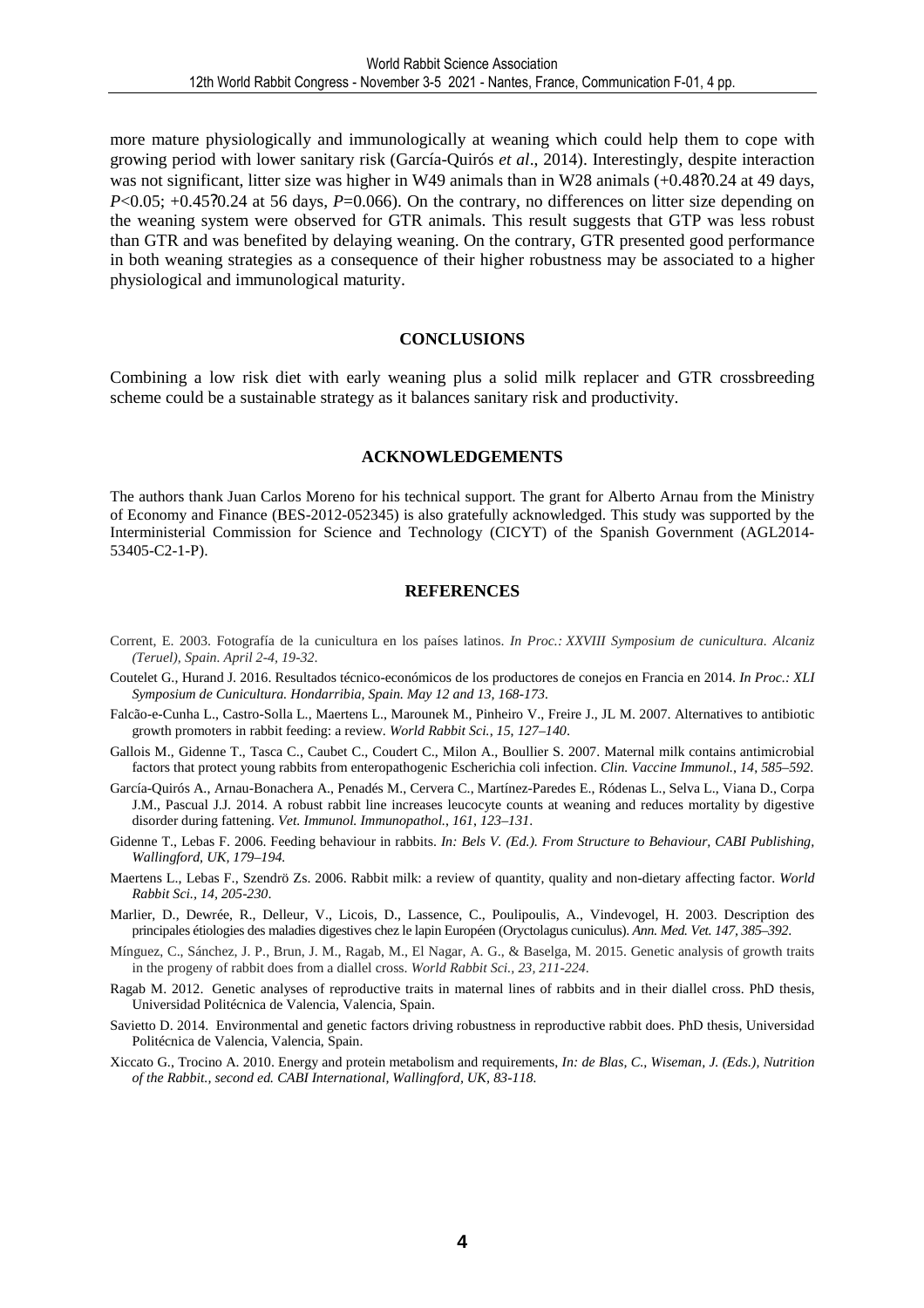## **TOWARDS A SUSTAINABLE RABBIT PRODUCTION SYSTEM COMBINING GENETIC TYPE AND WEANING STRATEGY**



**Arnau-Bonachera A. <sup>1</sup>\*,** Blas E.<sup>2</sup> , Cervera C.<sup>2</sup> , Ródenas L.<sup>2</sup> , Martínez-Paredes E.<sup>2</sup>, Pascual J.J.<sup>2</sup>

12th WRC, November 3-5 2021, Nantes (France) Session O16 - [F1 = Farming system and economy]



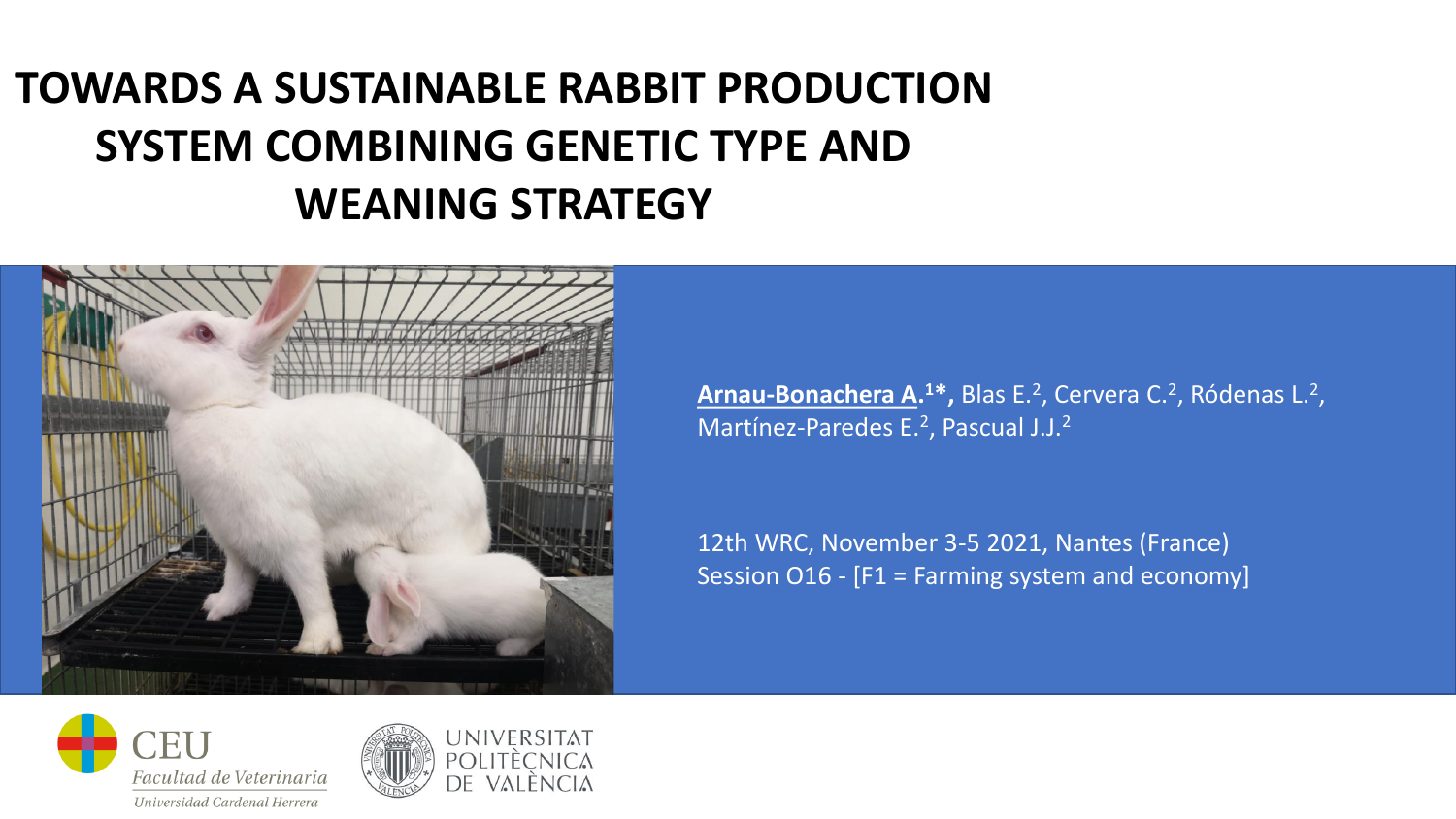# **Introducion**



In this work we will explore the development of growing rabbits from two different genetic types and two different weaning strategies.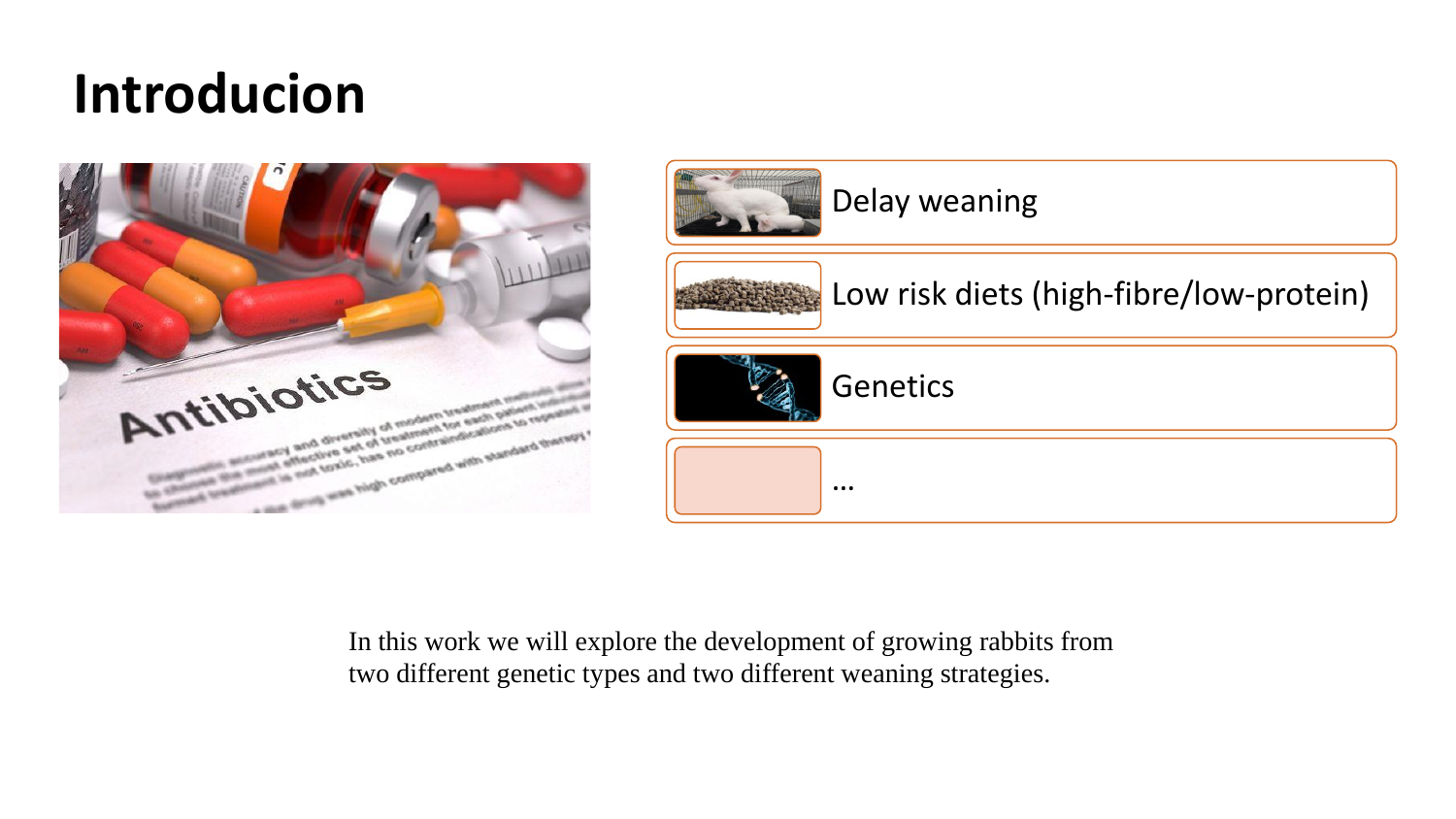# **Material and methods**

502 litters from crossbreed females Evaluated from birth to 56dpp Standarized at birth not at weaning

## Animals **Effect of weaning system**

W28: Weaning at day 28 + milk replacer W49: Weaning at day 49

\* Both groups fed with a low risk diet after weaning (high-fibre/low-protein)

## **Effect of genetic type Statistical analysis Statistical analysis**

GTP: from the three-way crossbreeding scheme HxAxR

GTR: from the three-way crossbreeding scheme HxLPxR

Linear model (Proc Mixed, SAS)

- Fixed effects: genetic type, weaning system, parity order and its interactions and litter size at standardisation as a covariate
- Random effects: permanent effect of the mother and the error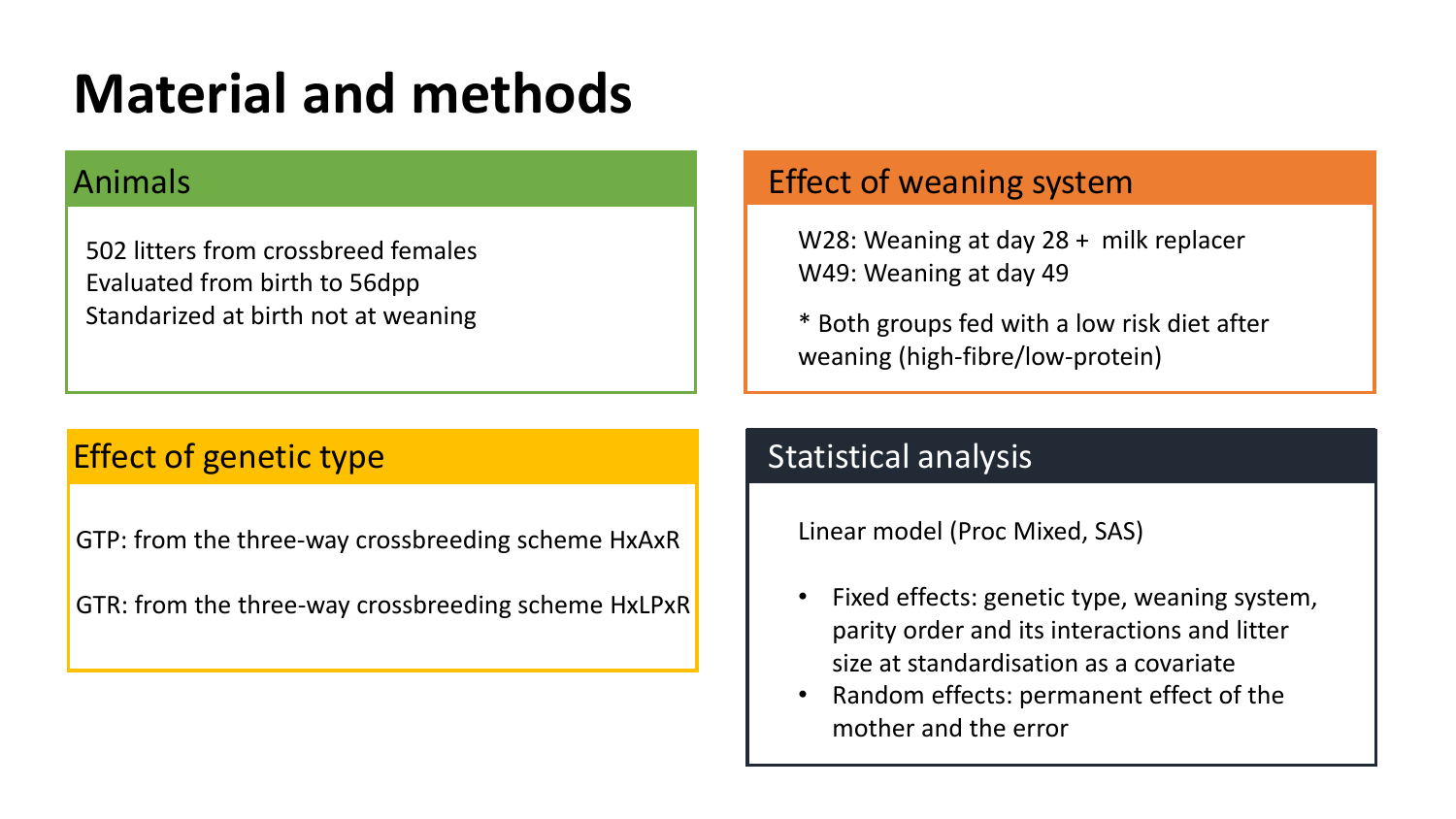## **Remarks:**

# No differences in feed intake.

# **Results: Intake**

## Effect of weaning system Effect of genetic type





### Milk intake higher en W49 and GTR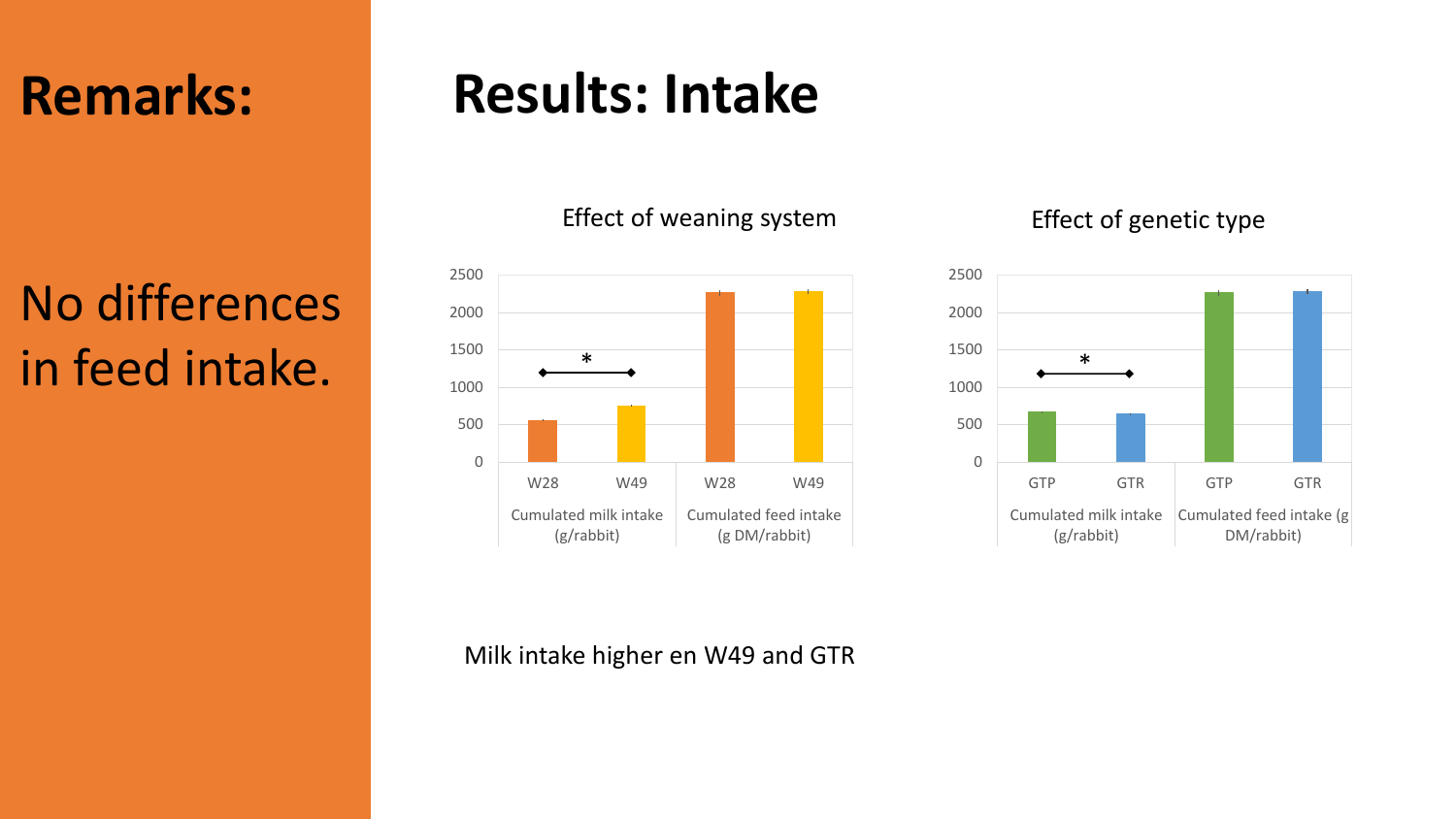## **Remarks:**

No differences in weight among treatments

# **Results: Individual live weight**

Effect of weaning system Effect of genetic type



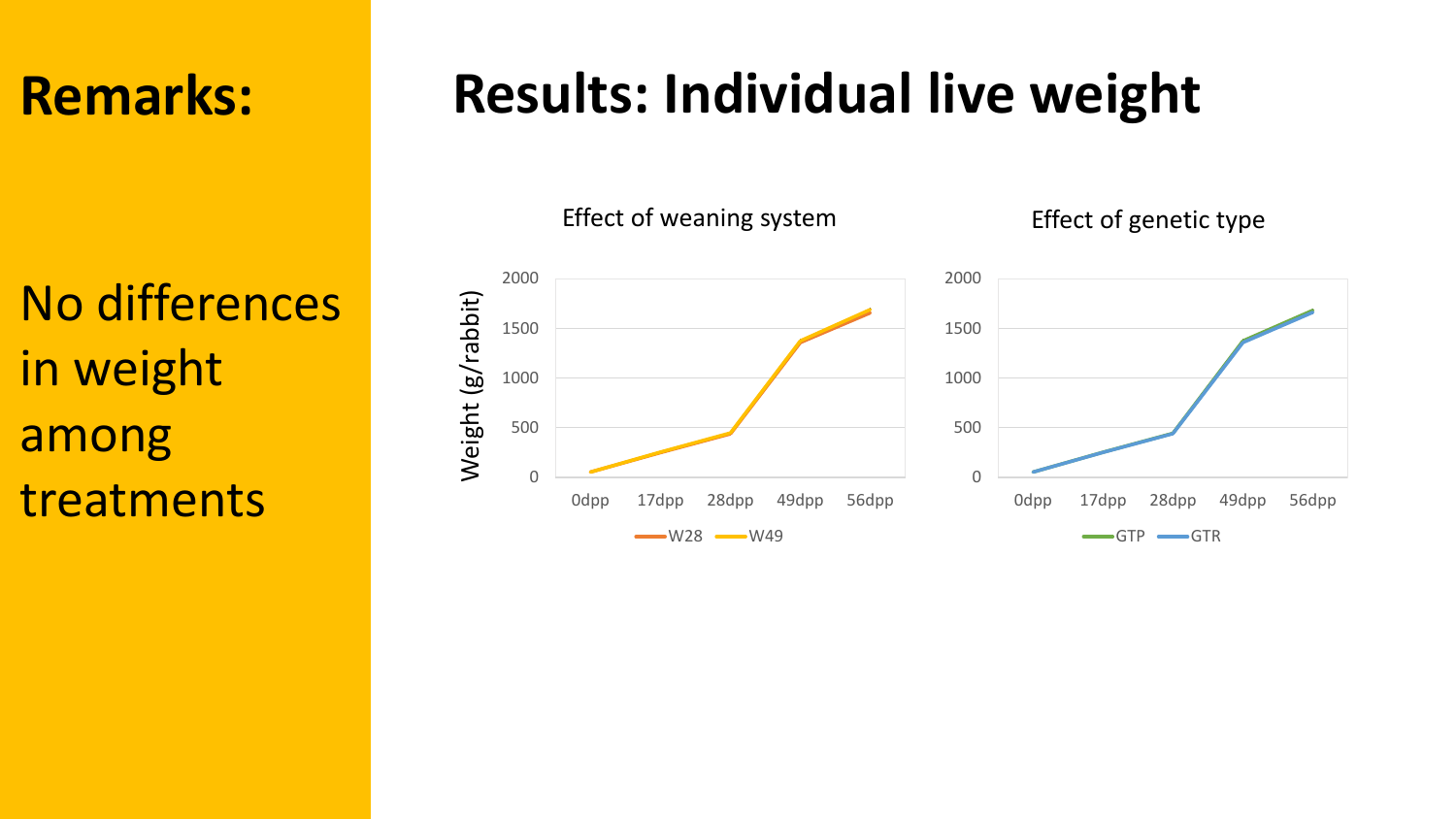## **Remarks:**

Litter size of GTP and W28 similar to GTR and W49

## **Results: Litter size**

Effect of weaning system Effect of genetic type





Higher litter size with W49 and GTP